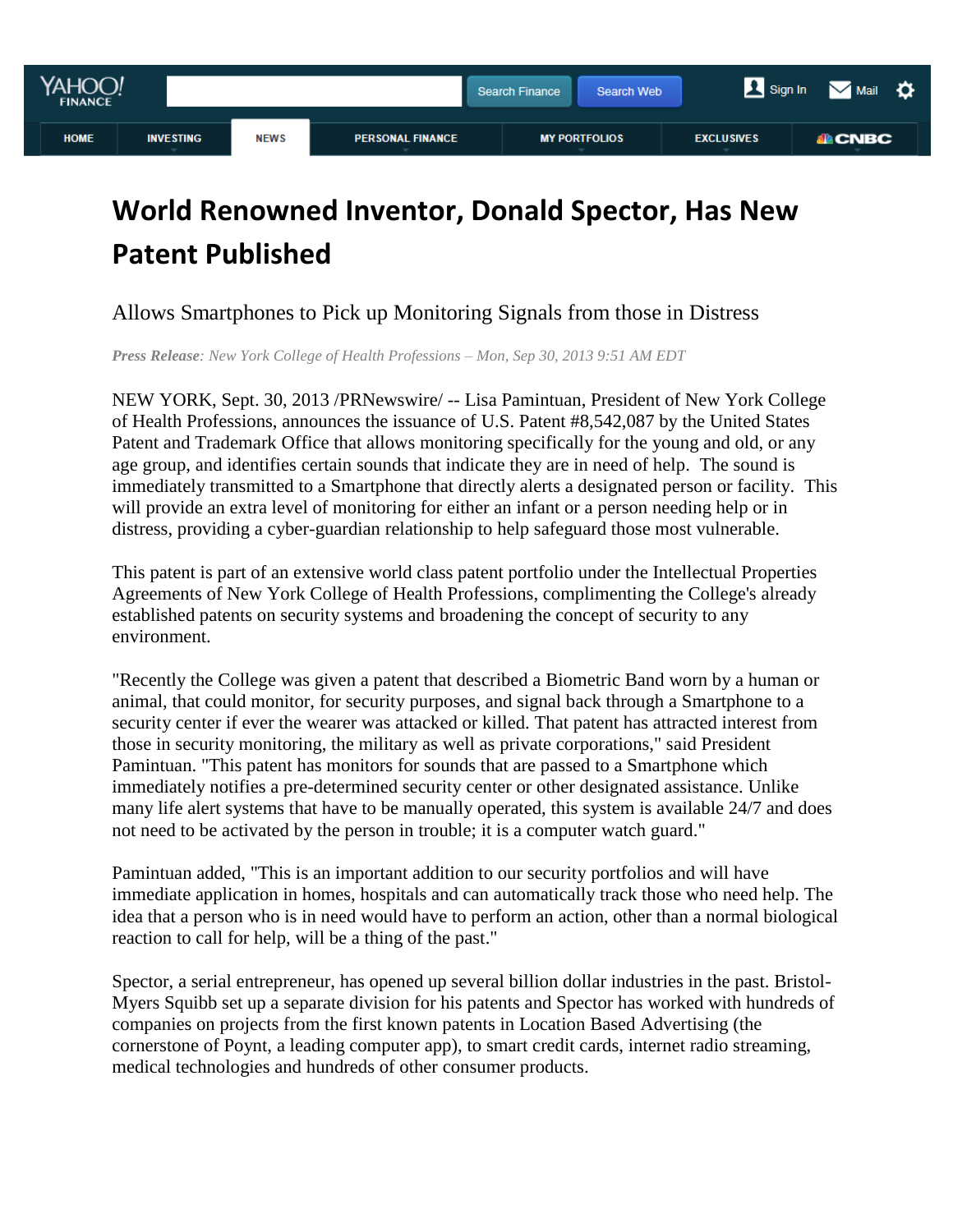His first company was ARC Industries, set up for his patents, which included the first Hydraulic Exerciser later known as the MuscleWorker and the Bruce Jenner Exerciser. His partner on that venture was Victor Frenkil, Chairman and Founder of Baltimore Contractors. In his twenties Spector also did special assignments for Baltimore Contractors, the company that built Baltimore Washington International Airport, part of the Chesapeake Bay Bridge and the subway system of Baltimore, as well as many other projects.

Partnering later with his cousin Sam Rubin, Spector used the earnings of his cousin's horse, John Henry, the richest horse in racing to parlay some of the winnings into a fragrance empire in the 1980's.

Spector, Chairman of New York College of Health Professions, has recently announced MOU's with Wake Forest Innovations, the commercialization enterprise of Wake Forest Baptist Medical Center, and New York Medical College, Touro University System.

New York College is now talking to major players about expanding and monetizing its world class intellectual property portfolio.

#### **ABOUT NEW YORK COLLEGE OF HEALTH PROFESSIONS**

Chartered by the New York State Board of Regents, New York College of Health Professions, a not-for-profit institution located in Syosset, Long Island, with three additional sites in New York City, offers institutionally accredited undergraduate and graduate-level degree programs in Massage Therapy, Acupuncture, Oriental Medicine and Herbal Medicine, and Certificate programs in Holistic Nursing for Registered Nurses and The Science of Self Improvement. New York College maintains a 30-acre modern medical facility in Luo Yang, The People's Republic of China. The College has grown remarkably in the past several years and will continue to develop new educational programs as well as expand into many new areas. For more information about New York College of Health Professions visit [www.nycollege.edu.](http://www.nycollege.edu/)

#### **ABOUT THE TOURO COLLEGE AND UNIVERSITY SYSTEM**

Touro is a system of non-profit institutions of higher and professional education. Touro College was chartered in 1970 primarily to enrich the Jewish heritage, and to serve the larger American and global community. Approximately 19,000 students are currently enrolled in its various schools and divisions. Touro College has branch campuses, locations and instructional sites in the New York area, as well as branch campuses and programs in Berlin, Jerusalem, Moscow, Paris and Florida. New York Medical College, Touro University California and its Nevada branch campus, as well as Touro University Worldwide and its Touro College Los Angeles division are separately accredited institutions within the Touro College and University System. For further information on Touro College, please go to: [http://www.touro.edu/news/.](http://www.touro.edu/news/)

## **ABOUT WAKE FOREST INNOVATIONS**

**Wake Forest Innovations** [\(WakeForestInnovations.com\)](http://www.wakeforestinnovations.com/) is the commercialization enterprise of Wake Forest Baptist Medical Center, a fully integrated, internationally recognized academic medical center. Located in the Wake Forest Innovation Quarter [\(WakeForestInnovationQuarter.com\)](http://wakeforestinnovationquarter.com/) in Winston-Salem, N.C., Wake Forest Innovations establishes and manages new business and partnerships based on the innovative products and